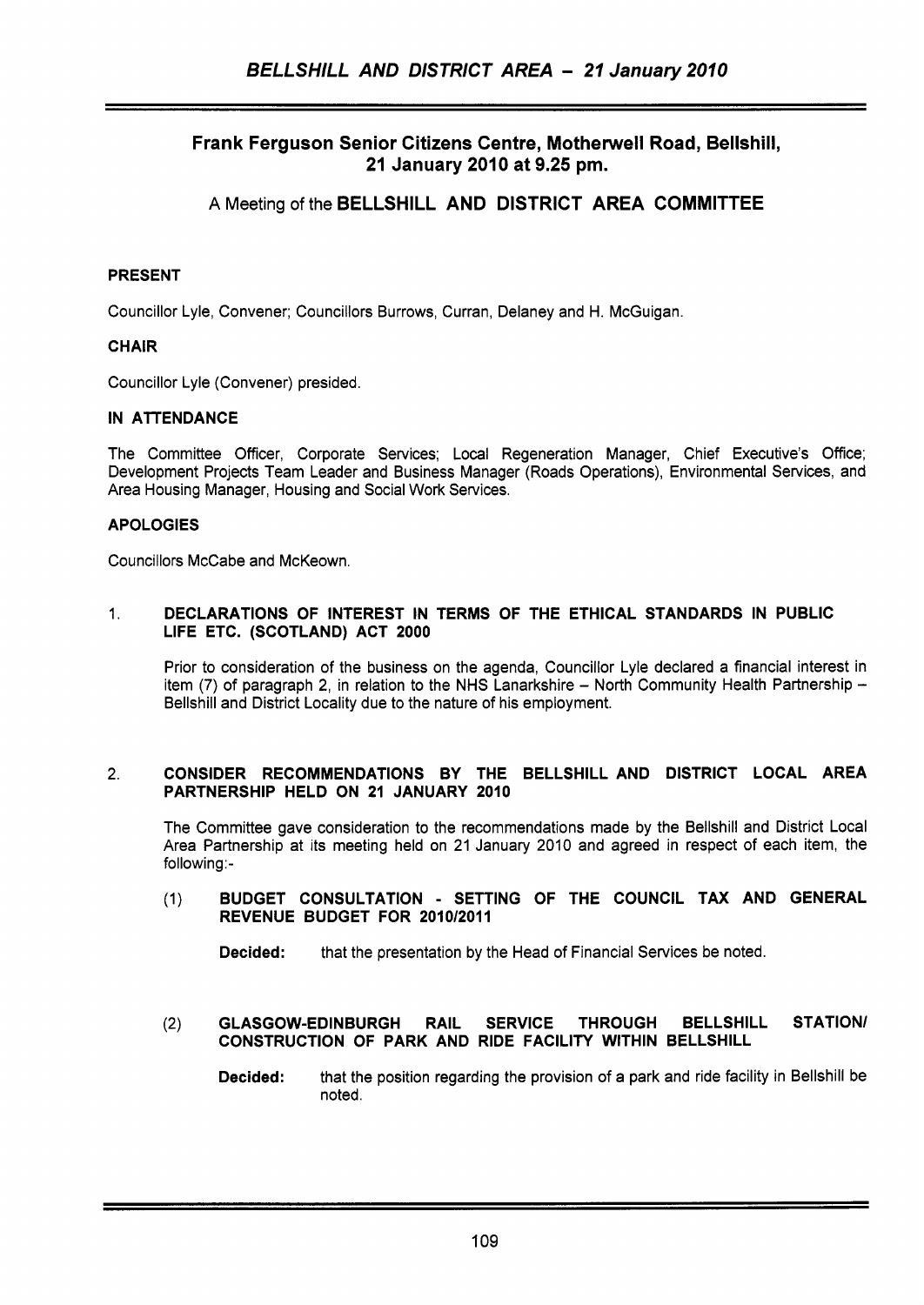### $(3)$ ELECTION MANAGEMENT BOARD FOR SCOTLAND - CONSULTATION - TIMING OF GENERAL ELECTION COUNT

Decided: that it be recommended that the status quo be maintained and the counting of votes in the forthcoming General Election be undertaken overnight, commencing immediately following the close of poll.

### BELLSHILL AND DISTRICT LOCAL AREA PARTNERSHIP/AREA COMMITTEE - $(4)$ **MINUTES**

Decided: that the terms of the Minutes be noted.

#### COMMUNITY COUNCIL MINUTES  $(5)$

(a) BELLSHILL COMMUNITY COUNCIL

**Decided:** that the terms of the Minutes be noted.

### (b) NEW STEVENSTON COMMUNITY COUNCIL

Decided: that the terms of the Minutes be noted.

#### $(6)$ BELLSHILL AND DISTRICT COMMUNITY FORUM - UPDATE

Decided: that the contents of the report be noted.

### NHS LANARKSHIRE - NORTH COMMUNITY HEALTH PARTNERSHIP - BELLSHILL  $(7)$ AND DISTRICT LOCALITY

Decided: that the position be noted.

#### $(8)$ JOINT COMMUNITY SAFETY REPORT

Decided: that the content of the report be noted.

#### $(9)$ LOCAL DEVELOPMENT PROGRAMME

### Decided:

- (1) that the progress in relation to the delivery of the projects in 2009/2010 through the Local Development Programme, as detailed in Appendix 1 to the report, be noted;
- (2) that the two additional projects, as detailed in Appendix 2 to the report, be approved for implementation during 2009/2010;